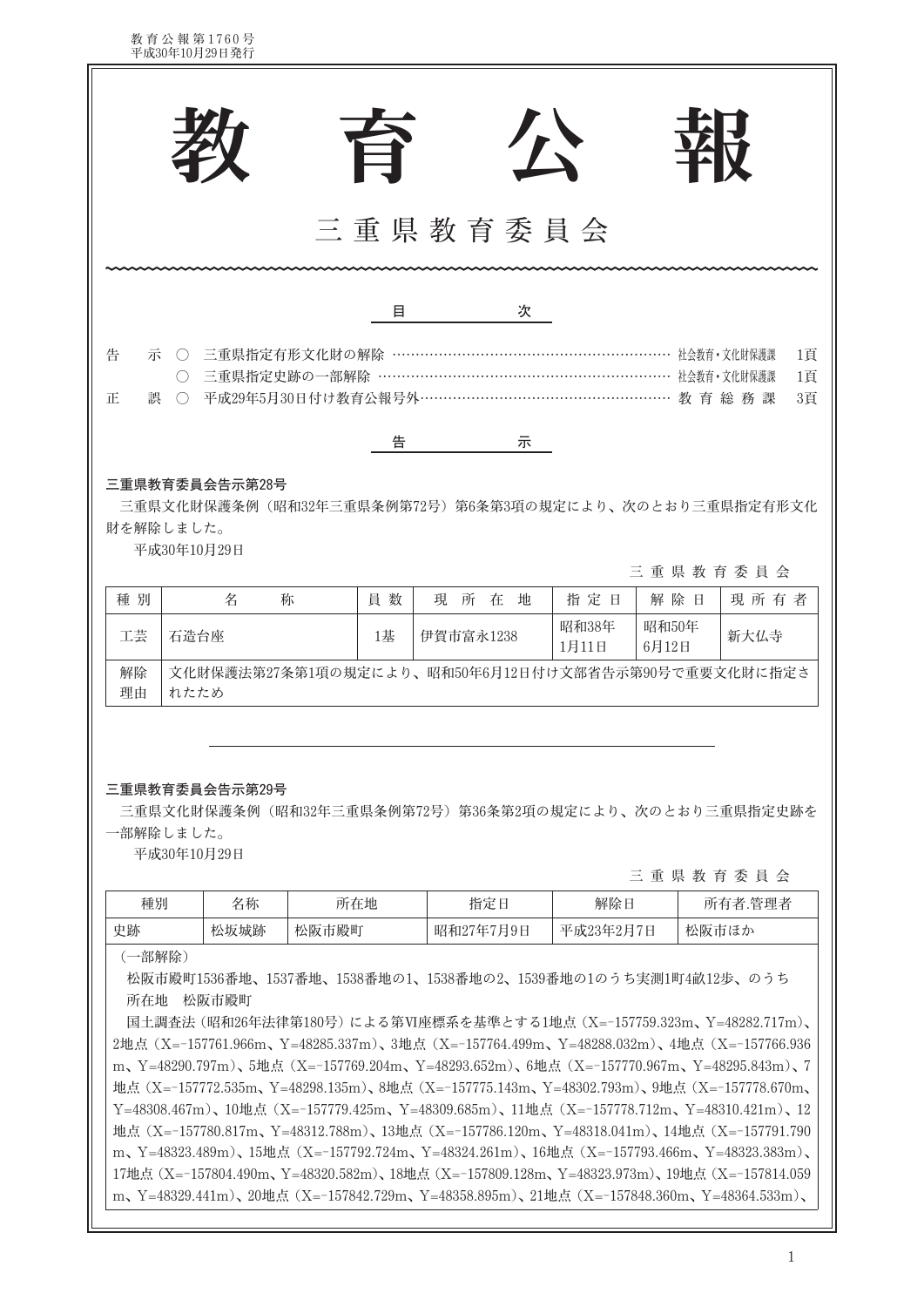22地点 (X=-157848.515m, Y=48365.115m), 23地点 (X=-157847.076m, Y=48374.250m), 24地点 (X=-157847.169 m、Y=48374.890m)、25地点(X=-157847.487m、Y=48375.425m)、26地点(X=-157847.896m、Y=48375.857m)、 27地点 (X=-157848.506m、Y=48376.137m)、28地点 (X=-157903.746m、Y=48385.620m)、29地点 (X=-157905.708 m、Y=48385.787m)、30地点 (X=-157906.890m、Y=48385.557m)、31地点 (X=-157907.957m、Y=48385.092m)、 32地点 (X=-157908.872m、Y=48384.573m)、33地点 (X=-157909.602m、Y=48384.089m)、34地点 (X=-157911.024 m、Y=48382.938m)、35地点(X=-157911.933m、Y=48382.087m)、36地点(X=-157912.769m、Y=48381.179m)、 37地点 (X=-157913.556m, Y=48380.164m), 38地点 (X=-157925.257m, Y=48363.298m), 39地点 (X=-157927.543 m、Y=48359.750m)、40地点 (X=-157929.801m、Y=48356.069m)、41地点 (X=-157931.004m、Y=48353.923m)、 42地点 (X=-157934.400m、Y=48347.287m)、43地点 (X=-157937.440m、Y=48340.975m)、44地点 (X=-157939.673 m、Y=48336.094m)、45地点 (X=-157942.569m、Y=48329.454m)、46地点 (X=-157945.113m、Y=48323.343m)、 47地点 (X=-157946.999m、Y=48306.905m)、48地点 (X=-157947.380m、Y=48304.131m)、49地点 (X=-157947.553 m、Y=48303.255m)、50地点(X=-157947.683m、Y=48302.655m)、51地点(X=-157947.818m、Y=48302.055m)、 52地点 (X=-157947.966m, Y=48301.470m), 53地点 (X=-157948.135m, Y=48300.880m), 54地点 (X=-157948.315 m、Y=48300.296m)、55地点(X=-157948.524m、Y=48299.717m)、56地点(X=-157948.738m、Y=48299.148m)、 57地点 (X=-157948.963m、Y=48298.576m)、58地点 (X=-157949.201m、Y=48298.012m)、59地点 (X=-157949.441 m、Y=48297.452m)、60地点(X=-157949.690m、Y=48296.893m)、61地点(X=-157949.956m、Y=48296.347m)、 62地点 (X=-157950.237m, Y=48295.800m), 63地点 (X=-157950.520m, Y=48295.260m), 64地点 (X=-157950.816 m、Y=48294.726m)、65地点 (X=-157951.123m、Y=48294.199m)、66地点 (X=-157951.434m、Y=48293.673m)、 67地点 (X=-157951.755m, Y=48293.155m), 68地点 (X=-157952.089m, Y=48292.651m), 69地点 (X=-157959.842 m、Y=48281.640m)、70地点(X=-157971.552m、Y=48265.345m)、71地点(X=-157976.694m、Y=48257.768m)、 72地点 (X=-157980.711m、Y=48250.697m)、73地点 (X=-157981.253m、Y=48249.683m)、74地点 (X=-157981.814 m、Y=48248.608m)、75地点(X=-157982.341m、Y=48247.529m)、76地点(X=-157982.807m、Y=48246.417m)、 77地点 (X=-157983.235m、Y=48245.292m)、78地点 (X=-157983.642m、Y=48244.165m)、79地点 (X=-157984.415 m、Y=48241.890m)、80地点 (X=-157985.152m、Y=48239.597m)、81地点 (X=-157985.845m、Y=48237.297m)、 82地点 (X=-157986.465m, Y=48234.971m), 83地点 (X=-157987.073m, Y=48232.622m), 84地点 (X=-157987.639 m、Y=48230.271m)、85地点(X=-157988.136m、Y=48227.917m)、86地点(X=-157988.515m、Y=48225.564m)、 87地点 (X=-157988.900m、Y=48223.159m)、88地点 (X=-157989.145m、Y=48220.761m)、89地点 (X=-157989.267 m、Y=48219.571m)、90地点 (X=-157989.515m、Y=48215.972m)、91地点 (X=-157989.688m、Y=48212.357m)、 92地点 (X=-157989.743m、Y=48209.941m)、93地点 (X=-157989.787m、Y=48207.012m)、94地点 (X=-157989.740 m、Y=48203.688m)、95地点 (X=-157987.313m、Y=48164.250m)、155地点 (X=-157986.317m、Y=48162.998m)、 156地点 (X=-157984.801m、Y=48160.398m)、157地点 (X=-157984.243m、Y=48159.575m)、158地点 (X= -157983.631m、Y=48158.786m)、159地点(X=-157976.476m、Y=48150.265m)、160地点(X=-157971.205m、Y= 48144.243m)、161地点 (X=-157970.498m、Y=48143.535m)、162地点 (X=-157960.352m、Y=48134.779m)、163 地点 (X=-157959.111m、Y=48133.012m)、164地点 (X=-157952.312m、Y=48128.792m)、165地点 (X=-157934.259 m, Y=48118.964m), 166地点 (X=-157934.276m, Y=48118.777m), 167地点 (X=-157930.878m, Y=48116.791m), 168地点 (X=-157930.325m、Y=48116.501m)、169地点 (X=-157929.223m、Y=48115.983m)、170地点 (X= -157928.113m、Y=48115.516m)、171地点(X=-157924.727m、Y=48114.246m)、173地点(X=-157920.449m、Y= 48112.686m)、F13地点 (X=-157918.203m、Y=48118.753m)、F14地点 (X=-157917.200m、Y=48118.614m)、F15 地点 (X=-157917.081m、Y=48118.634m)、F16地点 (X=-157916.114m、Y=48119.407m)、F17地点 (X=-157915.020 m、Y=48119.492m)、F18地点 (X=-157906.018m、Y=48119.039m)、F19地点 (X=-157894.261m、Y=48115.967 m)、F20地点 (X=-157892.429m、Y=48115.957m)、F21地点 (X=-157891.818m、Y=48116.004m)、F22地点 (X= -157891.758m、Y=48115.751m)、F23地点 (X=-157891.306m、Y=48114.058m)、F24地点 (X=-157890.272m、Y= 48110.642m)、F25地点 (X=-157889.731m、Y=48108.922m)、F26地点 (X=-157889.175m、Y=48107.259m)、152 地点 (X=-157888.490m, Y=48105.001m), 151地点 (X=-157883.469m, Y=48105.868m), 149地点 (X=-157876.639 m、Y=48106.456m)、148地点(X=-157872.943m、Y=48107.368m)、147地点(X=-157871.729m、Y=48109.961m)、 146地点 (X=-157872.229m、Y=48110.968m)、145地点 (X=-157848.894m、Y=48122.809m)、144地点 (X= -157840.407m、Y=48127.357m)、143地点(X=-157841.306m、Y=48130.408m)、142地点(X=-157842.773m、Y= 48136.215m)、141地点 (X=-157834.655m、Y=48155.863m)、140地点 (X=-157832.992m、Y=48157.254m)、139 地点 (X=-157830.163m、Y=48159.448m)、138地点 (X=-157827.247m、Y=48161.514m)、137地点 (X=-157823.939 m、Y=48163.738m)、136地点 (X=-157821.245m、Y=48165.455m)、135地点 (X=-157818.147m、Y=48167.351m)、 134地点 (X=-157813.768m、Y=48169.819m)、133地点 (X=-157808.046m、Y=48172.754m)、132地点 (X=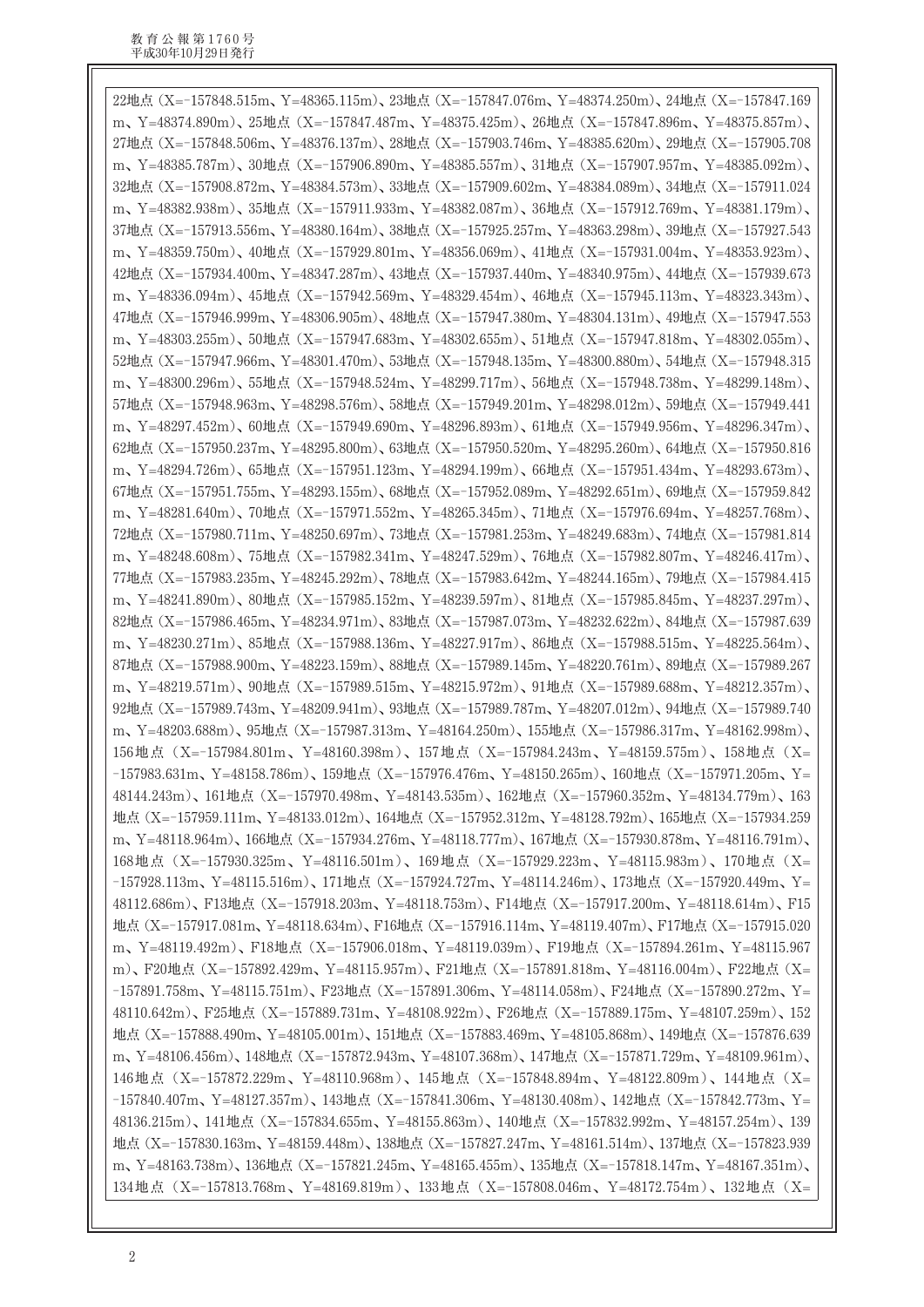-157792.879m、Y=48179.995m)、131地点(X=-157786.285m、Y=48182.989m)、130地点(X=-157784.424m、Y= 48183.976m)、129地点 (X=-157775.008m、Y=48188.049m)、128地点 (X=-157758.162m、Y=48194.508m)、127 地点 (X=-157735.154m, Y=48184.745m), 126地点 (X=-157733.916m, Y=48185.135m), 125地点 (X=-157728.463 m、Y=48187.583m)、124地点 (X=-157725.625m、Y=48189.203m)、123地点 (X=-157721.995m、Y=48191.295m)、 122地点 (X=-157719.078m、Y=48194.031m)、121地点 (X=-157718.134m、Y=48195.058m)、120地点 (X= -157716.931m、Y=48196.690m)、119地点(X=-157716.402m、Y=48197.551m)、118地点(X=-157715.919m、Y= 48198.441m)、117地点 (X=-157715.437m、Y=48199.398m)、116地点 (X=-157713.769m、Y=48201.183m)、115 地点 (X=-157710.535m、Y=48203.001m)、114地点 (X=-157707.359m、Y=48204.845m)、113地点 (X=-157707.566 m、Y=48205.396m)、112地点 (X=-157711.001m、Y=48212.309m)、111地点 (X=-157713.438m、Y=48217.452m)、 110地点 (X=-157721.066m、Y=48234.709m)、109地点 (X=-157722.371m、Y=48237.487m)、108地点 (X= -157723.747m、Y=48240.243m)、107地点(X=-157725.201m、Y=48242.945m)、106地点(X=-157726.693m、Y= 48245.569m)、105地点 (X=-157728.270m、Y=48248.137m)、104地点 (X=-157730.293m、Y=48251.272m)、103 地点 (X=-157731.626m, Y=48253.393m), 102地点 (X=-157733.723m, Y=48256.396m), 101地点 (X=-157735.968 m、Y=48259.331m)、100地点 (X=-157738.297m、Y=48262.214m)、99地点 (X=-157740.806m、Y=48264.913m)、 98地点 (X=-157747.273m, Y=48271.435m), 97地点 (X=-157749.923m, Y=48273.977m), 96地点 (X=-157755.903 m、Y=48279.418m)を順に結ぶ直線で囲まれる範囲。

文化財保護法第109条第1項の規定により、平成23年2月7日付け文部科学省告示第11号で国の史跡 解除理由 に指定されたため

## 誤 正

平成29年5月30日付け教育公報号外に登載しました、三重県個人情報保護条例第49条第2項の実施機関が別に定め る機関を定める告示中

| ページ |        | 誤            |              |
|-----|--------|--------------|--------------|
|     | 2 下から6 | 三重県埋蔵文化材センター | 三重県埋蔵文化財センター |